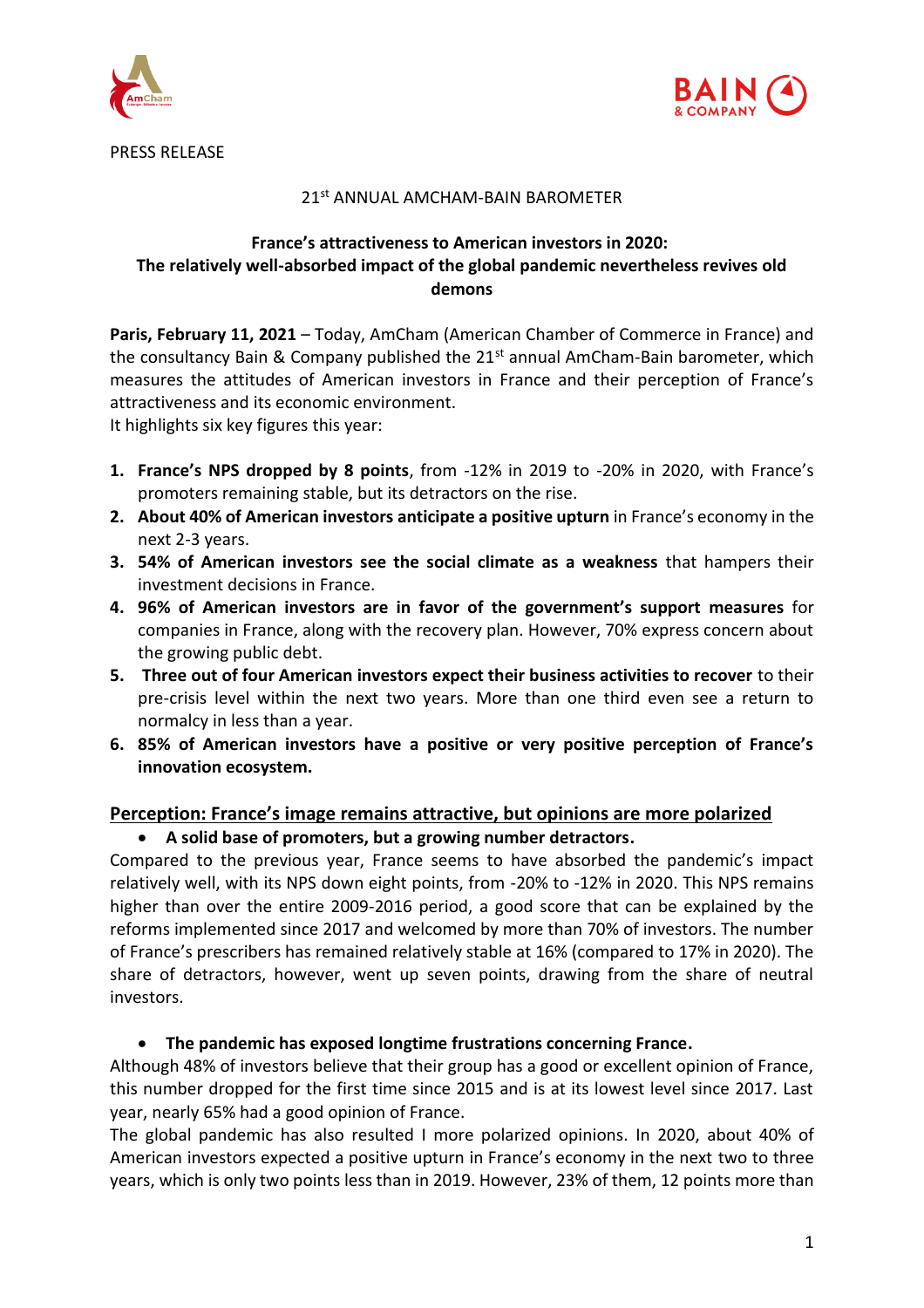



in 2019, expected a downward trend. The economy alone is not enough to explain this decline. Investors point out France's traditional frustrations and "old demons" - such as difficult social climate, taxation, labor costs, work flexibility and administrative complexity - and these are resurging into their perception.

Considering these uncertain times, the fear of seeing the country sink into the "French paradox" seems to be reappearing in the perception of American investors. This reflects the perception of a France that has successfully absorbed the impacts of past crises with the help of its generous social and economic model but is slow in seizing opportunities—or freezes altogether—when the whole world gets back to work.

• **The social climate is becoming the main criterion on the minds of American investors.** *"One of the weaknesses identified in the AmCham-Bain barometer in recent years now takes center stage in 2021. Ranked the 5th most decisive criterion in the investment decisions of American companies in 2019, the social climate was unanimously their top criterion in 2020. 54% of American investors go so far as to say it inhibits their investments in France, compared to other European countries,"* observes **Marc-André Kamel**, Vice-President of **AmCham France**, Partner at **Bain & Company**, and co-author of the Barometer. In addition, the law on employment terminations and its complexity are still perceived as a weakness, despite reforms made by the government at the start of President Macron's term in office. An increasing number of them mention the complexity of the procedures (73%) and their costs (80%).

## **Projection: cautious optimism, after a 2020 on pause**

Year after year, the results of the AmCham-Bain Barometer show— beyond the current economy — that American investors prefer predictability and long-term stability as part of a long-term investment outlook. Since 2017, they have welcomed the many reforms and lower production taxes that have made investment conditions more attractive in France, and they do not fault the pause in reforms during an extraordinary 2020. Even still, while their perception remains positive, the positive shift observed since 2017 is not to be taken for granted. Despite the current volatility and the uncertainty surrounding our emergence from the global pandemic, American investors are calling for more reforms.

## • **American investors anticipate repercussions on the job front and a return to normalcy within two years.**

After years of optimism surrounding the creation of new jobs, American companies, France's leading foreign employers, expect that they will have to pay for the aftermath of the Covid-19 pandemic. The many variants of Covid-19, the expectation of new lockdowns in the future, and the uncertainties associated with a sustained decline in Covid-19 cases are forcing companies to remain in permanent crisis management mode and rein in their short- and medium-term outlooks. Last year, 51% of them thought that they would increase their number of employees. This year, only 27% think so. Furthermore, this is the first time since 2016 that more respondents think that their number of employees will decrease (28% of investors). Many of them expect that they will have to adjust in the coming years to compensate for lower revenues in 2020.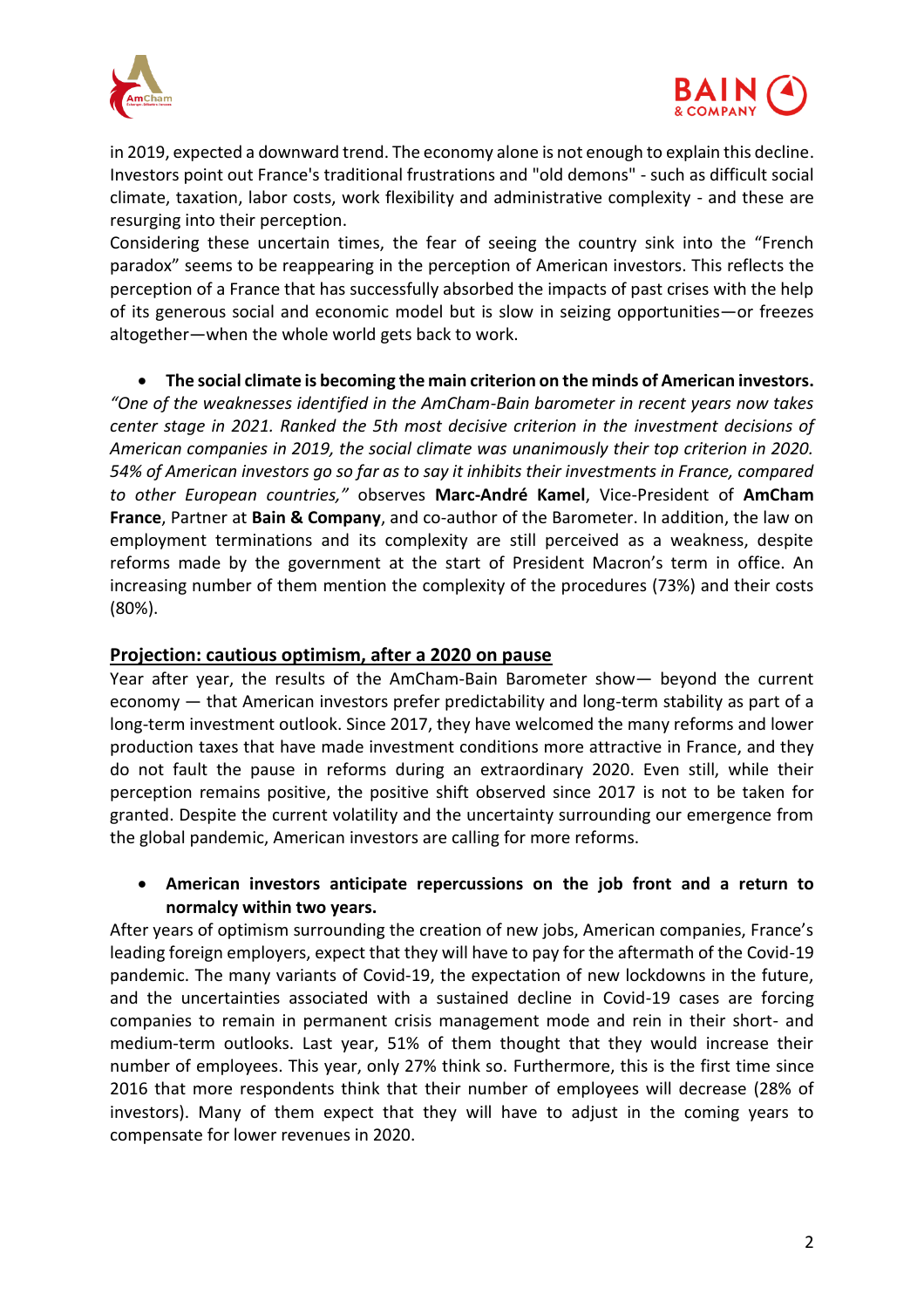



Keeping with the relative optimism about the economy for the next two to three years, more than three quarters of American investors think that it will take them two or more years to return to 2019 business levels. More than one third even see a return to normal in less than a year. Nearly 60% of American investors believe that the Covid-19 pandemic will not have a medium-term impact on their investments. They note that the pandemic has caused delays in some investment decisions, but they do not expect a change of course. Nevertheless, 24% plan to reduce their investments, particularly due to the post-pandemic restructuring they will need to undertake.

## • **Positive support for emergency measures, at the price of worrying debt.**

In an economy that has been sluggish since March 2020 and the first lockdown, American investors are in favor of the economic support measures put in place by the government. 96% of them find them to be as competitive as or even more competitive than the measures in other European countries. More than half of American investors (53%) consider these measures more competitive compared to the rest of Europe. The investors also support the recovery plan. 96% of them consider it as competitive or more competitive than in other European countries.

However, the positive reception of these ambitious support measures does not make them blind to the substantial increase in public debt, which worries 70% of American investors. They fear major tax adjustments in the coming years.

*"Despite some concerns that will have to be addressed, the pandemic has so far only slightly dampened the optimism of American investors about the attractiveness of France itself. France still seems to be well-positioned to compete in Europe. American investors are in favor of the government's support measures and recovery plan. We must continue to pursue efforts toward simplification and consistency if we want to succeed!"* **Bijan Eghbal***,* President of **AmCham France**, Partner at **DLA Piper**, and co-author of the Barometer.

## • **The post-pandemic world: with technological innovation and CSR, France is competitive in Europe.**

Another positive result is that American investors' perception of France's innovation ecosystem is good (for 86% of respondents) or very good. Specifically, the investors cite the skilled workforce, government support for the new economy, and IT infrastructures as France's strengths, at 81%, 57%, and 48%, respectively. As for access to capital and financing, they frequently mention relatively easy access to early (seed and Series A) funding, but difficulties are encountered with larger-scale financing, an area in which the United States, by contrast, excels.

Another strength of France is CSR, with nearly 70% of American investors considering the regulatory framework to be conducive to social and environmental commitments by companies. One fourth of the surveyed investors say that they are neutral on this issue, and only 5% report a negative perception. These results are encouraging, but greater efforts must be made in terms of a clearer, more consistent messaging, especially since most investors deplore the unpredictability of environmental legislation.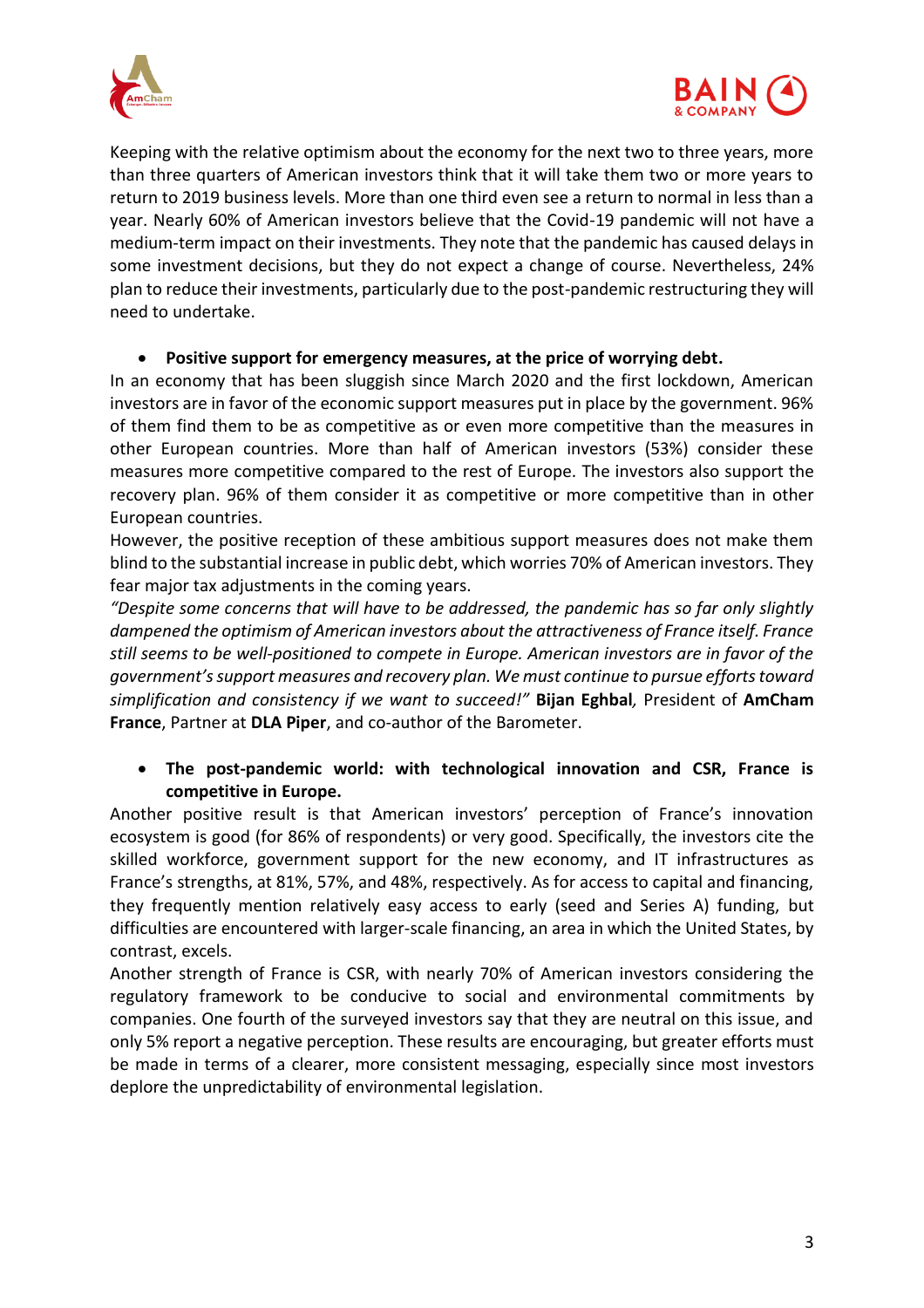



### **Recommendations and Commitments from AmCham France**

The AmCham-Bain 2021 barometer took place during an unusual time. This point is essential to keep in mind when reading this year's barometer results, since trends may be impacted by our present uncertainty in the coming months, which may accelerate or delay some factors. *"This barometer should undoubtedly encourage France to treat this pandemic as an opportunity to correct its ancestral shortcomings. France has everything it needs to succeed. AmCham will support France in its efforts to become more attractive to transatlantic investment"* says **Eglé de Richemont**, Managing Director of **AmCham France**.

### **1. Highlight regional strengths**

AmCham France encourages the creation of a Regional Investment Ambassador status that could be awarded to CEOs of American companies that have a strong regional footprint and are willing to testify to the success of their own undertakings and promote their development. AmCham France is committed to continuing to survey American companies operating in France to better understand their needs and expectations and share their findings with regional executives. AmCham France will partner with the consulates and the U.S. Embassy in France to foster the regions' attractiveness.

### **2. Treat the pandemic as an opportunity to make the labor market more attractive**

The societal transformation emerging from the current pandemic may be an opportunity to imagine a new entrepreneurial way of approaching careers and work. This is an opportunity for France—with all its strengths and talents—to come out stronger after this period of challenges and uncertainty. Remote work should be seen as an opportunity and not a threat. AmCham France undertakes to reflect on this and come up with concrete, actionable proposals for public authorities by the second half of 2021.

#### **3. Transform the ecological transition and inclusion into drivers of attractiveness**

AmCham France welcomes the impetus of the recovery plan that will make the ecological transition an engine of economic growth and stress the need for an inclusive recovery. For the ecological transition and inclusion to make France more attractive, it is essential to highlight companies' innovative initiatives, while strengthening cooperation and collaboration between the various economic sectors. Promoting and encouraging co-creations also promotes the emergence of the innovative or even disruptive solutions that are currently one of the keys to a successful and sustainable ecological transition.

#### **4. Continue the ambitious momentum for innovation**

AmCham France welcomes and encourages the government's ongoing commitment to support the new economy, especially in these difficult times. AmCham France recommends increasing access to capital and funding, encouraging companies (particularly midcaps and SMEs) to continue their digitalization, and continuing to support the development of an entrepreneurial culture while working to adapt the regulatory framework to support innovation and venture capital.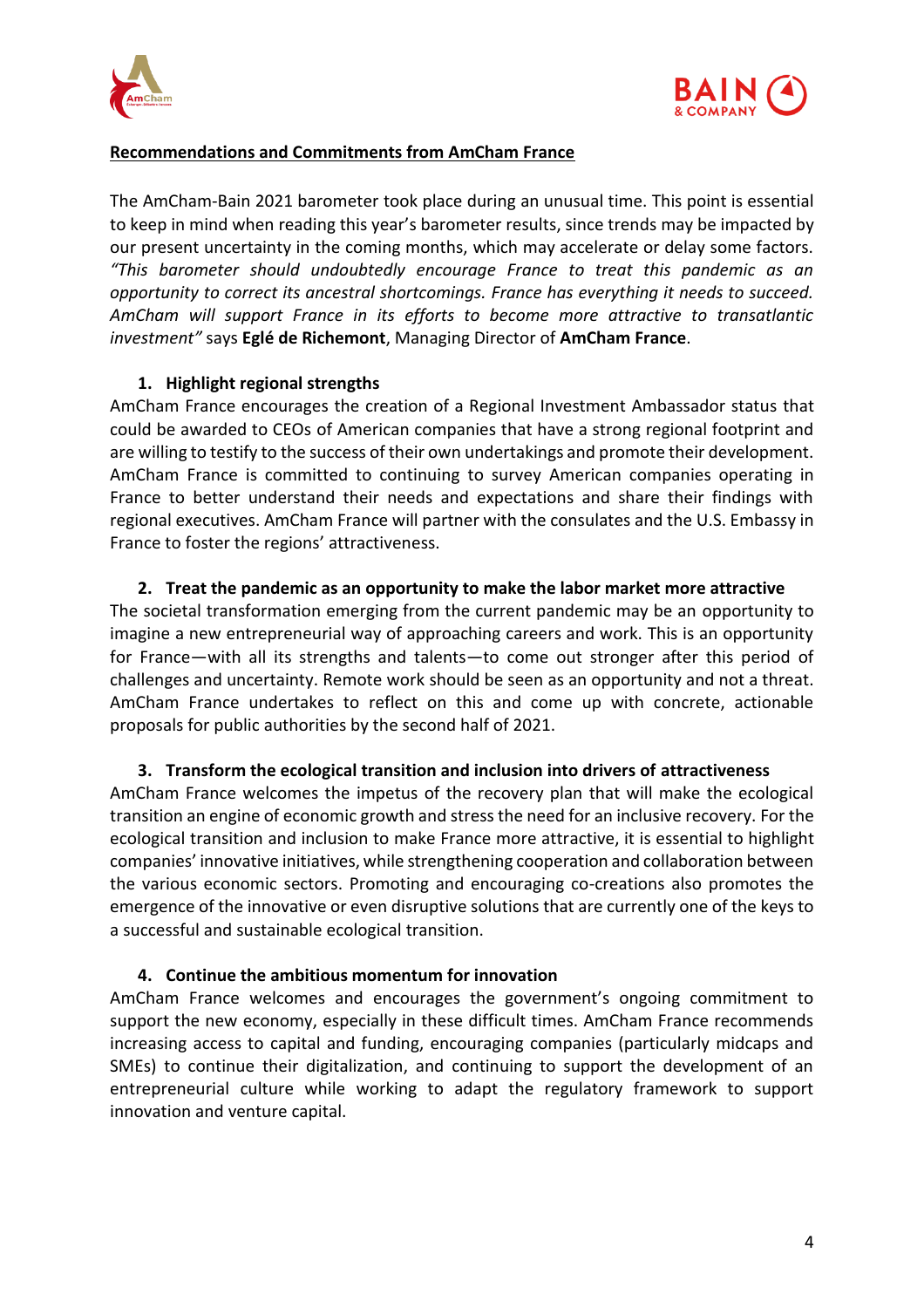



## **5. Maintain investor confidence by keeping regulations and taxation predictable**

AmCham France welcomes the €20 billion cut in production taxes and the gradual decrease in the corporate tax rate to 25% in 2022.

Given the uncertainty and risk that the public debt and social climate place on investment dynamics, AmCham France invites the government to reassure investors by giving them more visibility with respect to the measures and outlooks associated with meeting these challenges. France's operating debt should be completely separate from the investment debt associated with the Covid pandemic. Additionally, although some essential international policy objectives are being pursued, consistent messaging and signals are essential for France's attractiveness. AmCham will help with efforts to strike this delicate balance.

\*\*\*\*

**About AmCham France** 

AmCham France was founded in 1894 to promote economic exchanges between France and the United States. As a platform for meetings, discussions, and exchange, AmCham France brings together political leaders, business leaders, and academic leaders. Today, it brings together leading French and American companies, as well as academic and business partners committed to the transatlantic relationship. Independent of any government and confident that businesses play a crucial role in bringing new ideas to the public debate, AmCham France develops proposals to respond to major societal, economic, and environmental challenges and strives to strengthen France's attractiveness. On behalf of its members, AmCham France works with public decision-makers to develop and consolidate a French environment that is favorable to international companies, particularly American companies, which are the leading foreign investors and employers in France.

More information at **www.amchamfrance.org** Follow us on Twitter: **@amchamfrance**

#### **About Bain & Company**

Bain & Company is a global consultancy that helps the world's most ambitious changemakers define the future. 

Across 59 offices in 37 countries, we work alongside our clients as one team with a shared ambition to achieve extraordinary results, outperform the competition, and redefine industries. We complement our tailored, integrated expertise with a vibrant ecosystem of digital innovators to deliver better, faster, and more enduring outcomes for our clients. 

Our 10-year commitment to invest more than \$1 billion in pro bono services brings our talent, expertise, and insight to organizations tackling today's urgent challenges in education, racial equity, social justice, economic development, and the environment.  

Since our founding in 1973, we have measured our success by the success of our clients, and we proudly maintain the highest recommendation rate in the industry.

Find out more at **[www.bain.com/fr](http://www.bain.com/fr)**

Follow us on Twitter: **[@BainCompanyFR](https://twitter.com/baincompanyfr)**

## **About the Net Promoter® Score**

The Net Promoter® Score (NPS) measures the likelihood of recommending a product or company through a single question: "Would you recommend this product or company to your